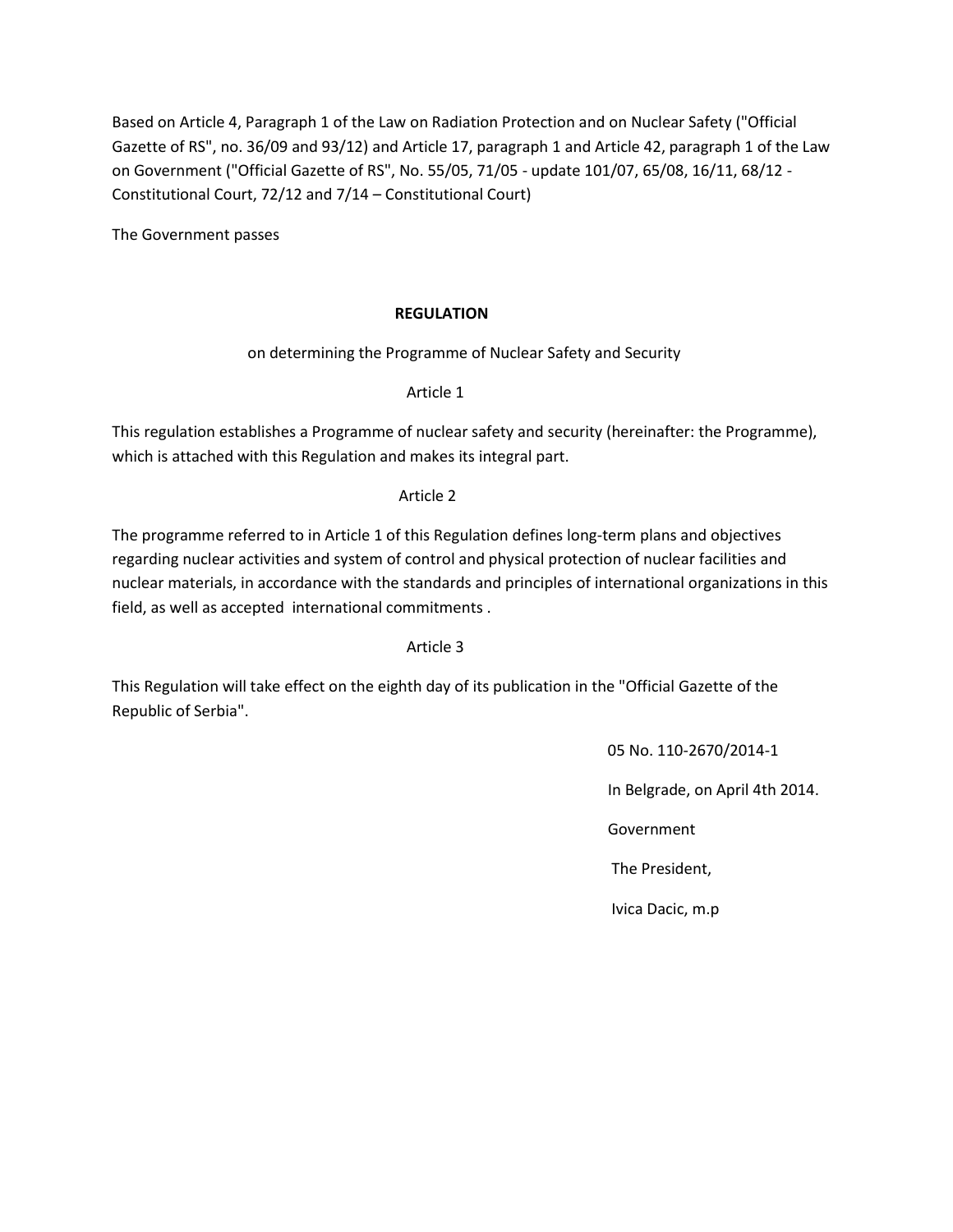#### PROGRAMME OF NUCLEAR SAFETY AND SECURITY

### I. INTRODUCTION

The Programme determines plans and objectives regarding the safety and security of nuclear facilities and nuclear materials, as well as the system of control and physical protection of nuclear facilities and nuclear materials, in accordance with the standards and principles of international organizations in the field of nuclear safety and security, as well as accepted international commitments.

### II. PROGRAMME OBJECTIVES

The objectives to be accomplished related to the safety and security of nuclear facilities and nuclear materials are:

1) signing, ratification and implementation of international conventions in the field of nuclear safety and security;

2) maintenance of regulatory control over nuclear facilities, materials, and activities in accordance with international standards in this area;

3) determining the strategy for decommissioning of nuclear research reactor RA and its implementation;

- 4) determining the strategy of using of nuclear reactor RB and its implementation;
- 5) recovering of the conditions at the location of hydrometallurgical facility Gabrovnica, at Kalna;
- 6) strengthening of professional base in the field of nuclear safety and security;
- 7) providing of public participation and informing of the population.

# **1. Signing, ratification and implementation of international conventions in the field of nuclear safety and security**

Conducting of preparatory activities provides the conditions for signing, ratification or implementation of Nuclear Safety Convention, Joint Convention on the Safety of Spent Fuel Management and on the Safety of Radioactive Waste Management, Amendment on Convention on physical protection of nuclear materials, Additional protocol to Agreement between SFRY and the IAEA for the application of safeguards in connection with the Treaty on the non-proliferation of nuclear weapons.

#### 1.1. Nuclear Safety Convention

By signing, ratification and implementation of the Nuclear Safety Convention is achieved:

1) achieving and maintaining a high level of nuclear safety by strengthening of individual measures, as well as through the international cooperation, including cooperation at the technical level in the field of safety;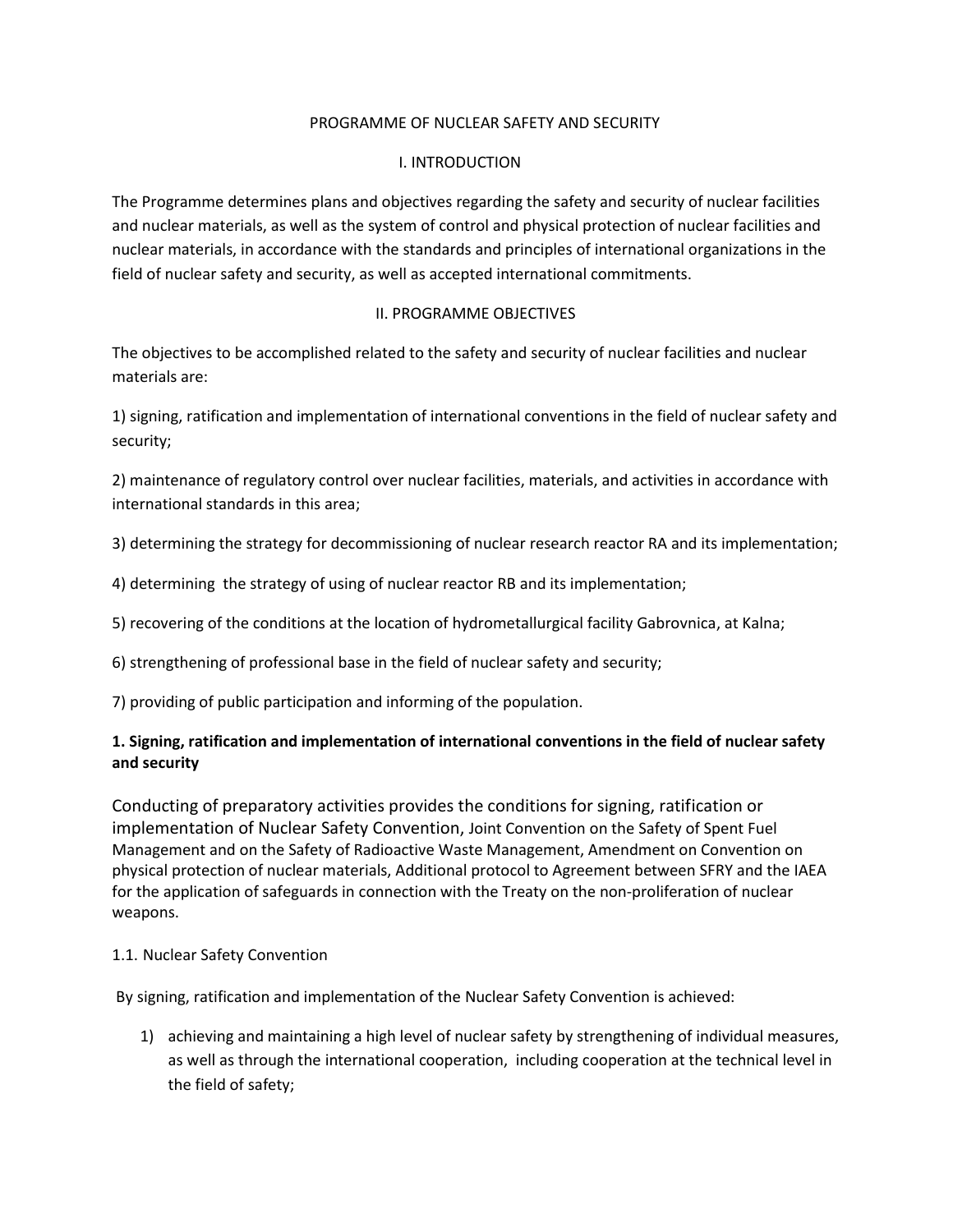- 2) establishing and maintaining of protective measures in nuclear facilities in order to protect individuals, society and the environment from harmful effects of ionizing radiation originating from nuclear facilities;
- 3) performing measures for preventing accidents with radiological consequences and mitigation consequences of accidents, if they occur.

1.2 Joint Convention on the Safety of Spent Fuel Management and on the Safety of Radioactive Waste Management

By signing, ratification and implementation of Joint Convention on the Safety of Spent Fuel Management and on the Safety of Radioactive Waste Management is achieved:

- 1) achieving and maintaining high levels of safety in the management of spent nuclear fuel and radioactive waste management by strengthening of individual measures, as well as through the international cooperation, including cooperation at the technical level in the field of safety;
- 2) establishing and maintaining of effective protection in all phases of the management of spent nuclear fuel and radioactive waste from potential radiological hazards so that individuals, society and the environment are protected from harmful effects of ionizing radiation, now and in the future, in the way that the needs and goals of the present generation do not threaten the environment and the health of future generations;
- 3) performing measures for preventing accidents with radiological consequences and mitigation consequences of potential accidents, if they occur, in all stages of the management of spent nuclear fuel and radioactive waste.

1.3. Amendment on Convention on physical protection of nuclear materials

By ratification of the Amendment on Convention on physical protection of nuclear materials is achieved: 1) performing measures for providing a higher level of security of nuclear facilities and nuclear

materials to prevent theft, sabotage and other illegal acts; 2) performing measures for providing a higher level of security in the use, storage and transport of nuclear materials;

1.4. Additional protocol to Agreement between SFRY and the IAEA for the application of safeguards in connection with the Treaty on the non-proliferation of nuclear weapons

 The Republic of Serbia has accepted by succession earlier ratified Agreement between Socialist Federative Republic of Yugoslavia and the International Atomic Energy Agency for the application of safeguards in connection with the Treaty on the non-proliferation of nuclear weapons ("Official Gazette of SFRY", No. 67/73, herein after: SFRY and the IAEA). Additional protocol to Agreement between SFRY and the IAEA for the application of safeguards in connection with the Treaty on the non-proliferation of nuclear weapons was signed in 2009 and it must be ratified in order to be applied.

By ratification and implementation of Additional protocol to Agreement between SFRY and the IAEA for the application of safeguards in connection with the Treaty on the non-proliferation of nuclear weapons is achieved strengthening and extension of the control system with additional measures to ensure more complete verification regarding implementation of the regime of non-proliferation of nuclear weapons.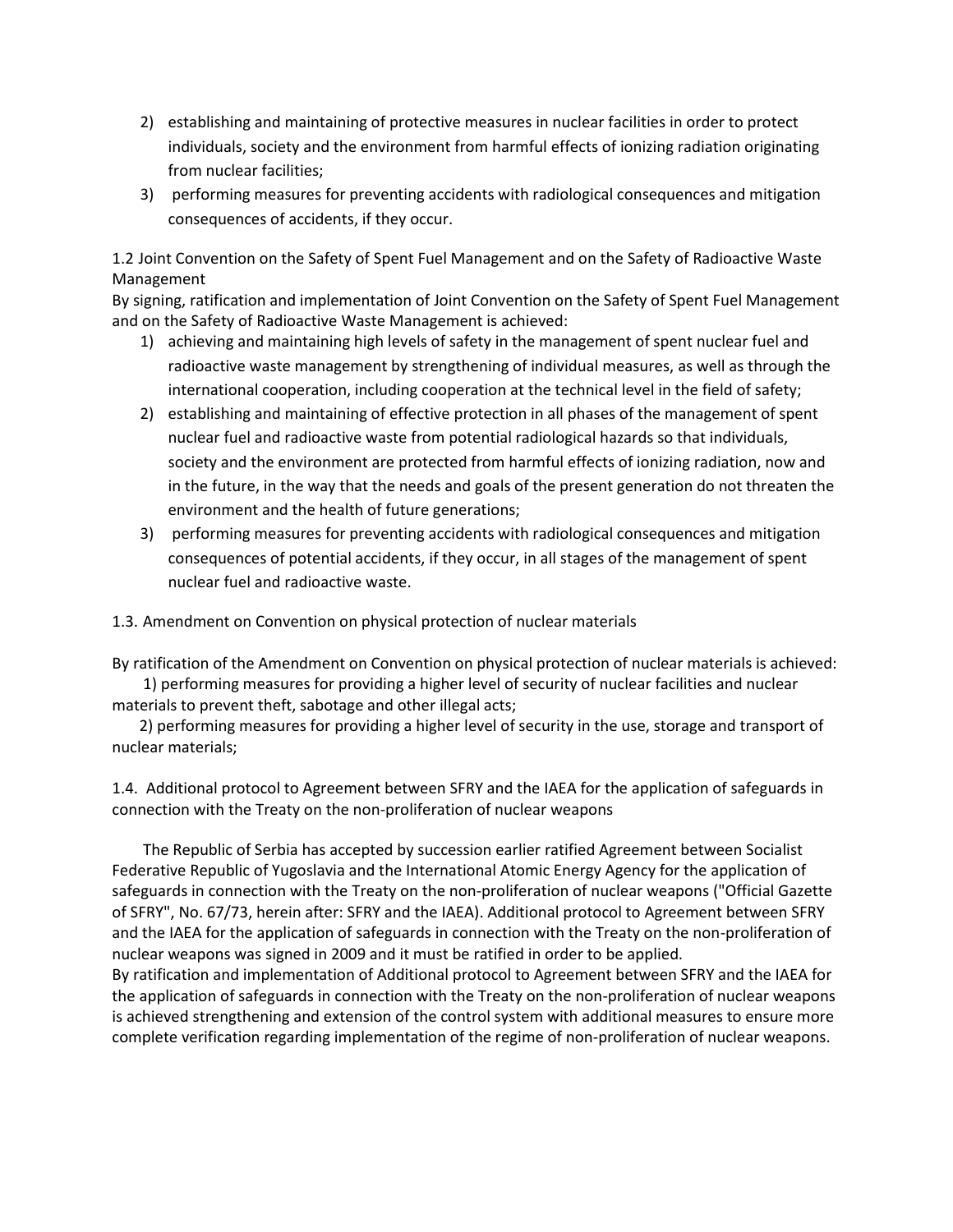### **2. Maintenance of regulatory control over the nuclear facilities, materials and activities according to international standards in this area**

In order to strengthen the control over the nuclear facilities and nuclear materials in the Republic of Serbia a central register of nuclear facilities and nuclear materials will be formed. Keeping record of nuclear facilities and nuclear materials is carried out in accordance with the Agreement between SFRY and the IAEA for the application of safeguards in connection with Treaty on the non-proliferation of nuclear weapons and Law on Radiation Protection and on Nuclear Safety.

# **3. Determining the strategy for decommissioning of research nuclear reactor RA and its implementation**

Research nuclear reactor RA ceased to operate in 1984. A decision should be made about the future purpose of the building of research reactor RA, determine the strategy of decommissioning and make the cost assessment for decommissioning. This decision is made by the Government of the Republic of Serbia after the analysis performed by a Public company established for managing of nuclear facilities in Serbia.

It is possible to recover the condition of some parts of the reactor RA, such as VR pools for the disposal of liquid waste, pools and dry pool for disposal of spent fuel in room 141 in the building of reactor RA and hot cells of the reactor RA. Activities on these facilities are provided for in projects funded by the European Commission.

# **4. Determining the strategy for using of research nuclear reactor RB**

The main purpose of the research nuclear reactor RB is to be used for research purposes and for education of human resources in the field of nuclear physics and engineering. It is necessary to make a decision about future directions and goals of development and research in this area, define ways to use reactor RB, the need to modernize the system, required staff and necessary financial resources.

#### **5. Recovery of the location of hydrometallurgical Facility Gabrovnica, near Kalna**

All the activities on the location of hydrometallurgical facility Gabrovnica, near Kalna, were interrupted in the middle of the sixties of the 20th century. It is necessary to perform the required analysis of the location and make a decision on the future use of this area, so the recovering of the location could begin, the decision on how to remove equipment and materials that are still out there and develop a plan for rehabilitation of the location.

#### **6. Strengthening of professional base in the field of nuclear safety and security**

In cooperation with universities, research institutes and the Ministry responsible for Education and Science will be developed and implemented professional programmes of specialization in the field of nuclear safety and security with the aim of increasing the number of highly qualified personnel, and increasing human resources base necessary for the implementation of planned activities in the field of nuclear safety and security.

#### **7. Providing participation of the public and informing of population**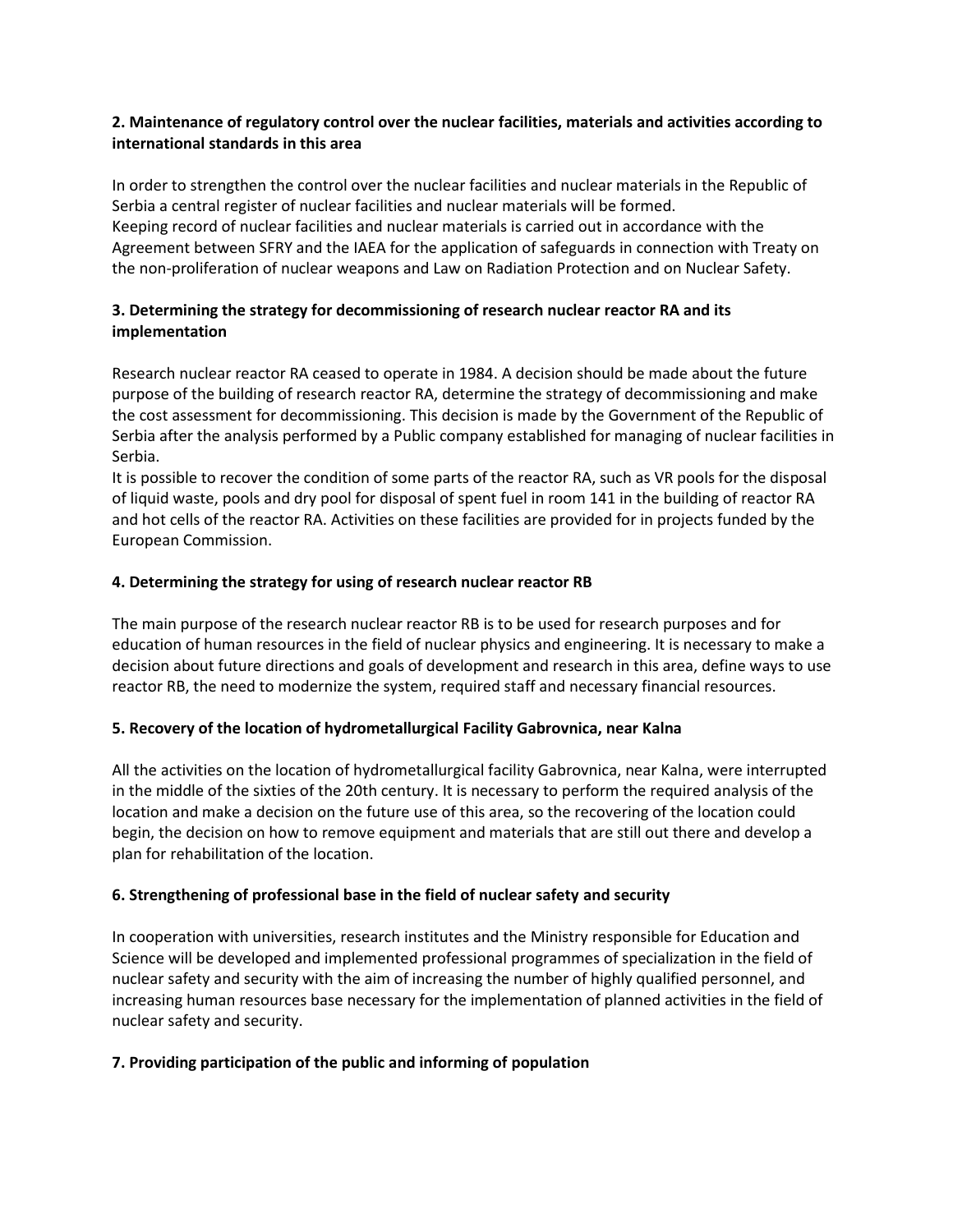The plan for informing the population will be made and conducted in cooperation with the Ministries responsible for Education, Science and Environmental protection, about the topics in the field of ionizing radiation and nuclear safety. Serbian Radiation Protection and Nuclear Safety Agency (hereinafter: the Agency) and licensee for performing of nuclear activities at nuclear facilities are required to ensure public participation in all decisions concerning nuclear activities, which are related to the impact of these activities on the environment.

# III. PLANNED ACTIVITIES

To achieve stated objectives the following activities will be carried out :

1) signing, ratification and implementation of international conventions in the field of nuclear safety and security;

2) maintaining of regulatory control over nuclear facilities, materials, and activities according to international standards in this area;

3) determining the strategy for decommissioning of research reactor RA;

4) determining the strategy for using of research reactor RB;

5) recovering conditions at the location of hydrometallurgical plant Gabrovnica, at Kalna;

6) strengthening the professional base in the field of nuclear safety and security;

7) providing participation of the public and informing of the population.

### **1. Signing, ratification and implementation of international conventions in the field of nuclear safety and security**

In order to provide conditions for signing, ratification and implementation of the Nuclear Safety Convention, Joint Convention on the Safety of Spent Fuel Management and on the Safety of Radioactive Waste Management and ratification of Amendments to the Convention on the Physical Protection of Nuclear Material, the following activities will be undertaken:

1) Preparation of the texts of the Conventions and Amendments, conducting internal audits of technical terminology and reaching consensus about the use of technical terms;

2) the initiation and implementation of procedures for signing the conventions and amendments.

In order to create conditions for the ratification of the Additional protocol to Agreement between SFRY and the IAEA for the application of safeguards in connection with Treaty on the non-proliferation of nuclear weapons, there will be fulfilled certain prerequisites related to the improvement of the administrative and technical capacity to carry out the procedure for the preparation of basic reports, as well as for implementation of this protocol, which involves the engagement of a number of departments, determining their tasks and establishing systems for their coordination.

For realization of this objective will be carried out following activities:

1) the training of personnel for the tasks of making inventory of facilities, equipment and materials subjected to the obligations of the Additional protocol to Agreement between SFRY and the IAEA for the application of safeguards in connection with Treaty on the non-proliferation of nuclear weapons;

2) preparation of previous inventory list of facilities, equipment and materials subjected to the obligations of the Additional protocol to Agreement between SFRY and the IAEA for the application of safeguards in connection with Treaty on the non-proliferation of nuclear weapons;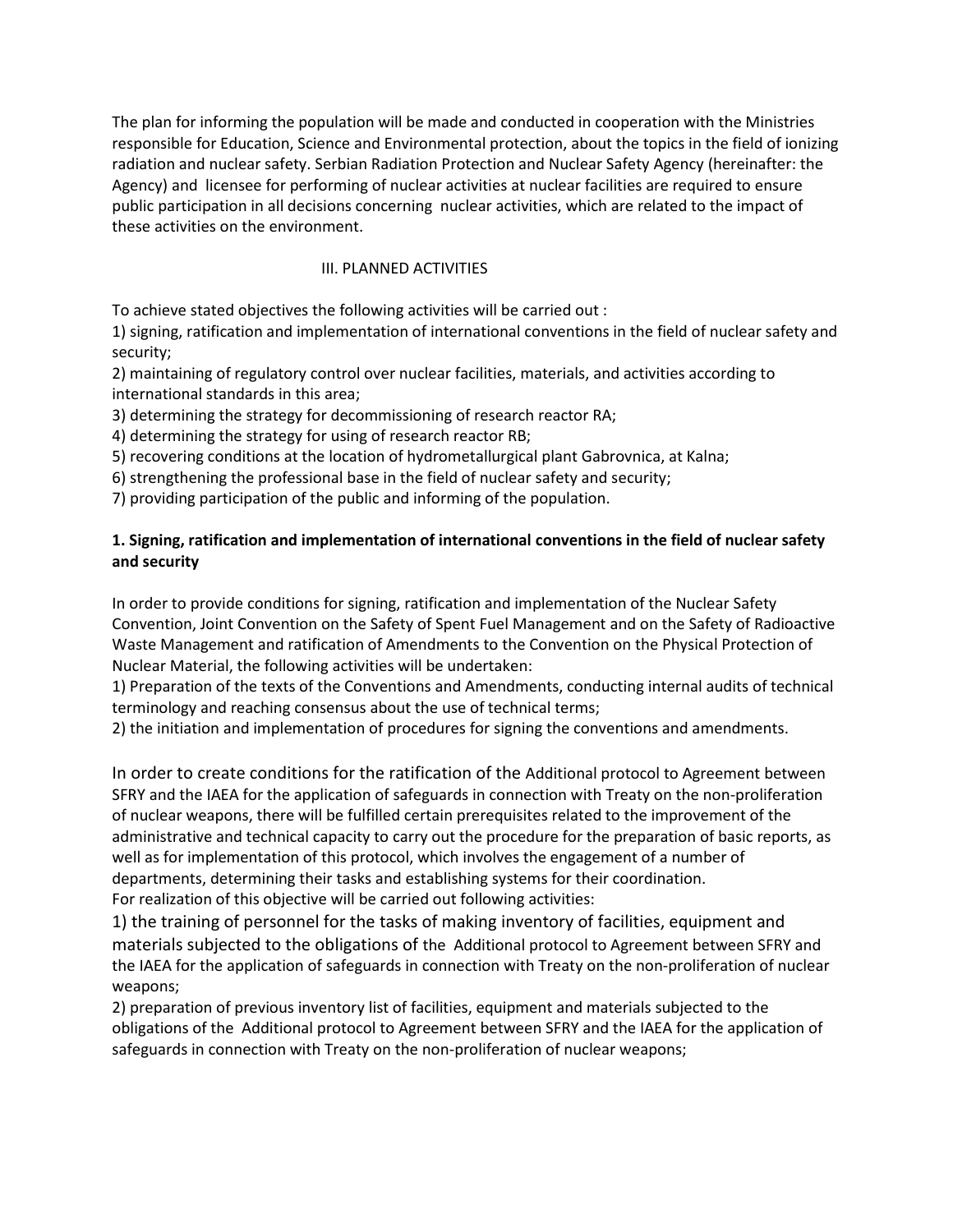3) preparation of the Draft Law on Ratification of the Additional protocol to Agreement between SFRY and the IAEA for the application of safeguards in connection with Treaty on the non-proliferation of nuclear weapons and submitting it to the National Assembly for approval;

4) preparation of the text of Initial declaration arising from Additional protocol to Agreement between SFRY and the IAEA for the application of safeguards in connection with Treaty on the non-proliferation of nuclear weapons, with the list of facilities, equipment, materials and activities that subject to the obligation.

# **2. Maintenance of regulatory control over nuclear facilities, materials and activities according to international standards in this area**

In order to strengthen the control over nuclear facilities and nuclear materials in the Republic of Serbia will be established an electronic database - Registry of nuclear facilities and nuclear materials. Activities undertaken with the aim of establishing a register of nuclear facilities and nuclear materials are: 1) fulfilment of the technical requirements for the establishment and maintenance of an electronic database;

- 2) purchase of required software;
- 3) meeting the security requirements for the equipment and data register;
- 4) connect the necessary institutions to the register;
- 5) entering the necessary information into the register.

# **3. Determining the strategy for decommissioning of research reactor RA**

Decommissioning of the research reactor RA will be conducted with the aim to increase nuclear safety and security in the Republic of Serbia. For realization of making a strategy for decommissioning of research reactor RA the following activities will be undertaken:

1) preparing the plan for decommissioning, with the analysis of possible options;

2) assessment of funds needed for decommissioning;

3) determining the strategy for decommissioning;

4) determining the time frame for conducting of decommissioning;

5) creating necessary documentation for obtaining the license for permanent termination of operation and decommissioning;

6) drafting a plan for recovery of certain parts of the reactor RA provided by IPA projects , and that is: VR pools for disposal of liquid waste, pools and dry pool for disposal of spent fuel in room 141 in building of the reactor and hot cells of reactor RA;

7) creating necessary documentation for conducting recovery of the condition of specified parts of reactor RA.

# **4. Determining the strategy for using nuclear reactor RB**

In order to determine the strategy of using nuclear reactor RB is necessary to carry out the following activities:

1) determining the use of nuclear reactor RB and identifying institutions interested in its use;

2) creating a feasibility study on the modernization and improvement of systems important for safety and security of the reactor;

3) preparation of an initial plan for decommissioning of the reactor.

# **5. Recovery of the location of hydrometallurgical facility Gabrovnica, near Kalna**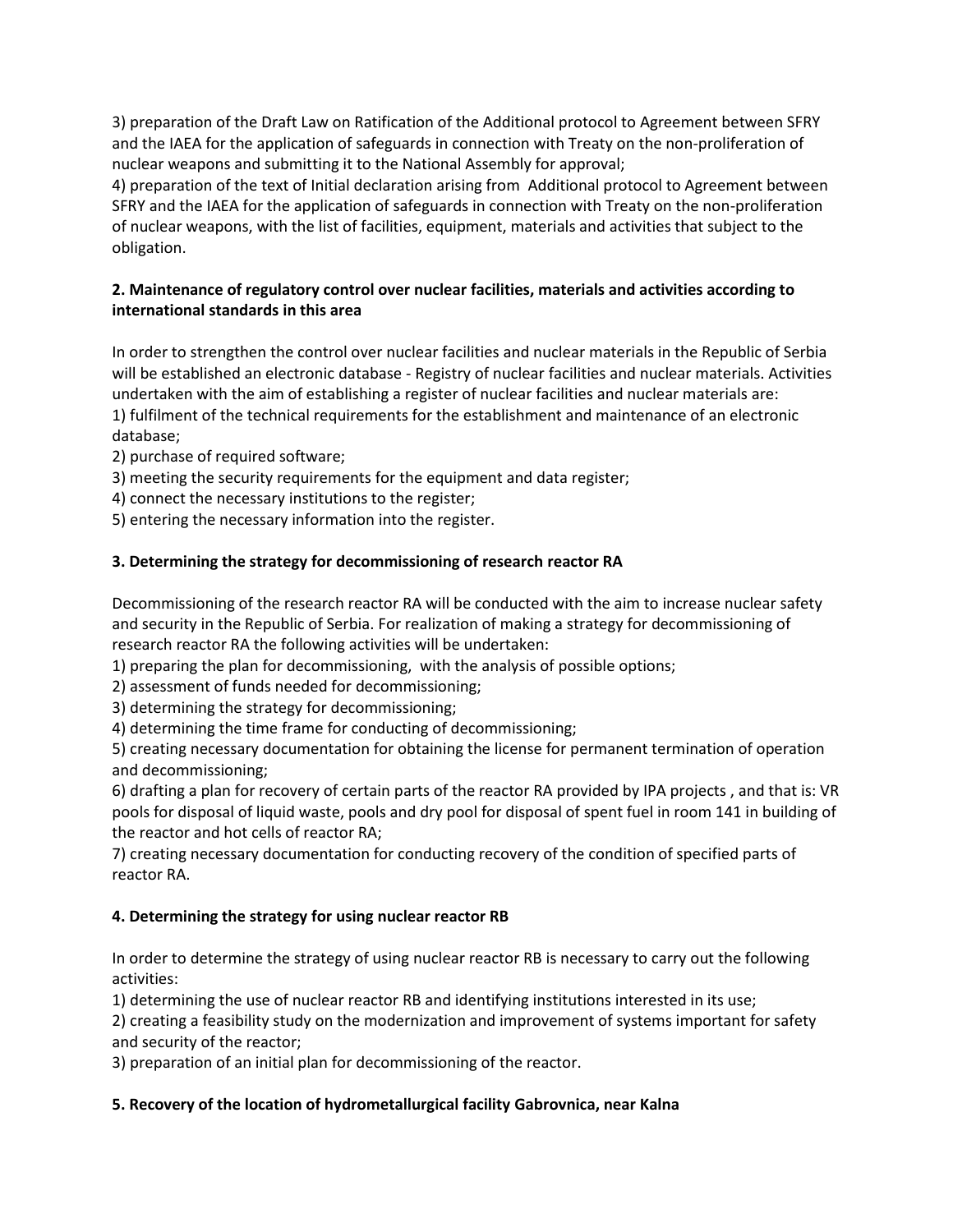In order to recover the location of hydrometallurgical facility Gabrovnica, near Kalna, it is necessary to make characterization of equipment and materials that are still out there in order to make decisions on how to remove them and develop a plan for recovering of the location.

The decision on the future status of the facility is made by the Government, based on rehabilitation plan which creates a public company established to manage nuclear facilities in Serbia, and approves the Agency.

For these activities are necessary financial funds which will be defined after the results of characterization are known and recovery plan is prepared.

# **6. Strengthening of the professional base in the field of nuclear safety and security**

In order to strengthen the professional base in the field of nuclear safety and security , the following activities will be undertaken:

1) preparation of a programme of specialization in the field of nuclear security and safety;

2) preparation of a programme of professional practice for students in institutions founded by the Republic of Serbia, and whose activity is associated with nuclear technology;

3) equipping the faculties with necessary laboratory equipment and software.

# **7. Providing participation of the public and informing the population**

In order to inform the population on all issues related to nuclear safety which are of interest to the broader community, the following activities will be undertaken:

1) preparation of plans and programmes for informing the population;

2) preparation of educational materials in the form of brochures, posters and websites.

Agency and the licensee for performing of nuclear activities at the nuclear facilities will ensure public participation in all decisions concerning nuclear activities which are related to the impact of these activities on the environment, by organizing public debates in accordance with the law.

# IV. CONTROL SYSTEM OF NUCLEAR FACILITIES AND NUCLEAR MATERIALS

The control system of nuclear facilities and nuclear materials in the Republic of Serbia is conducted by the Agency and the Ministry responsible for nuclear safety and radioactive waste management. The control system of nuclear facilities and nuclear materials refers to nuclear facilities and nuclear materials in the territory of the Republic of Serbia, and the system is consisting of:

1) the measures taken to ensure the safety and security of nuclear facilities and nuclear materials, the measures of protection against damage to nuclear facilities and measures of protection against damage or theft of nuclear materials during all proceedings related to nuclear activities and radiation activities; 2) control of procedures and actions by the Agency during performing of nuclear activities by the licensee for performing of nuclear activities;

3) control of safety reports and other documents related to the safety and security of nuclear facilities and nuclear materials and control of implementation of these acts by the Agency;

4) control of monitoring of radioactivity in nuclear facilities and in the vicinity of nuclear facilities; 5) control of records kept by the users of nuclear facilities and nuclear materials in accordance with ratified international treaties.

# V. SYSTEM OF PHYSICAL PROTECTION OF NUCLEAR FACILITIES AND NUCLEAR MATERIALS